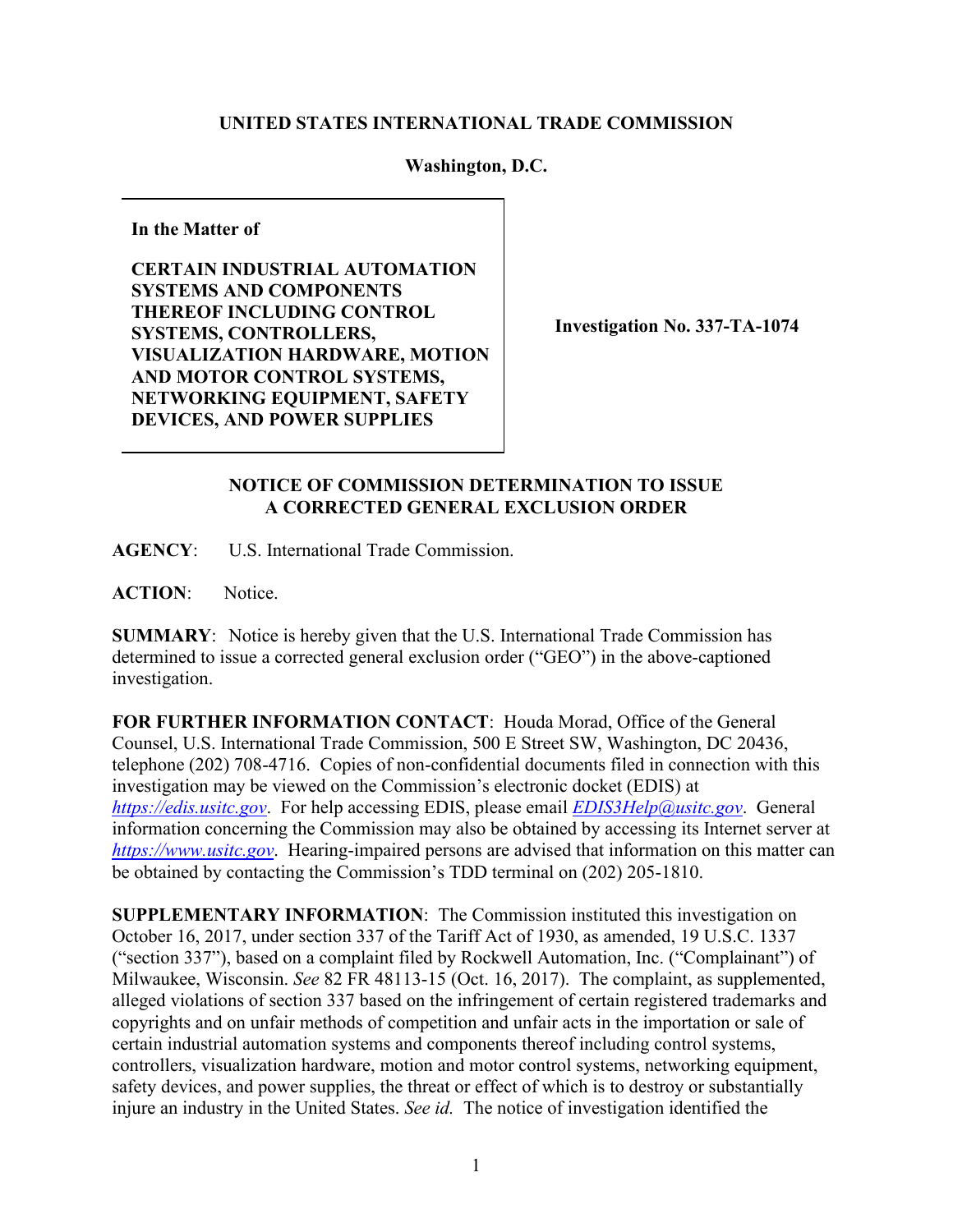following respondents: Can Electric Limited of Guangzhou, China ("Can Electric"); Capnil (HK) Company Limited of Hong Kong ("Capnil"); Fractioni (Hongkong) Ltd. of Shanghai, China ("Fractioni"); Fujian Dahong Trade Co. of Fujian, China ("Dahong"); GreySolution Limited d/b/a Fibica of Hong Kong ("GreySolution"); Huang Wei Feng d/b/a A-O-M Industry of Shenzhen, China ("Huang"); KBS Electronics Suzhou Co, Ltd. of Shanghai, China ("KBS"); PLC-VIP Shop d/b/a VIP Tech Limited of Hong Kong ("PLC-VIP"); Radwell International, Inc. d/b/a PLC Center of Willingboro, New Jersey ("Radwell"); Shanghai EuoSource Electronic Co., Ltd of Shanghai, China ("EuoSource"); ShenZhen T-Tide Trading co., Ltd. of Shenzhen, China ("T-Tide"); SoBuy Commercial (HK) Co. Limited of Hong Kong ("SoBuy"); Suzhou Yi Micro Optical Co., Ltd., d/b/a Suzhou Yiwei Guangxue Youxiangongsi, d/b/a Easy Microoptics Co. LTD. of Jiangsu, China ("Suzhou"); Wenzhou Sparker Group Co. Ltd., d/b/a Sparker Instruments of Wenzhou, China ("Sparker"); and Yaspro Electronics (Shanghai) Co., Ltd. of Shanghai, China ("Yaspro"). *See id.* In addition, the Office of Unfair Import Investigations was also a party in this investigation. *See id.*

Nine respondents were found in default, namely, Fractioni, GreySolution, KBS, EuoSource, T-Tide, SoBuy, Suzhou, Yaspro and Can Electric (collectively, "the Defaulted Respondents"). Furthermore, five unserved respondents (Capnil, Dahong, Huang, PLC-VIP, and Sparker) were terminated from the investigation, and one respondent (Radwell) was terminated based on the entry of a consent order.

On October 23, 2018, the Administrative Law Judge ("ALJ") issued a final initial determination ("FID") finding a violation of section 337 by the Defaulted Respondents and recommending that the Commission: (1) issue a general exclusion order ("GEO"); and (2) issue a cease and desist order ("CDO") against Defaulted Respondent Fractioni. The ALJ determined that the Defaulted Respondents infringed Complainant's asserted trademarks, but that Complainant failed to establish its two other claims, namely, the infringement of Complainant's asserted copyrights and tortious interference with Complainant's contracts.

On December 20, 2018, the Commission issued a notice determining not to review the FID. *See* 83 FR 67346-48 (Dec. 28, 2018). On April 8, 2019, the Commission issued a notice determining that the appropriate remedy is a GEO prohibiting the unlicensed entry of certain industrial automation systems and components thereof including control systems, controllers, visualization hardware, motion and motor control systems, networking equipment, safety devices, and power supplies that infringe Complainant's asserted trademarks, and a CDO directed to defaulted respondent Fractioni. *See* 84 Fed. Reg. 14971-72 (Apr. 12, 2019). The GEO, however, inadvertently omits a provision requiring Complainant to file a yearly written statement with the Commission attesting that Complainant continues to use the asserted trademarks in commerce in the United States, that the asserted trademarks have not been abandoned, cancelled, or rendered invalid or unenforceable, and that Complainant continues to satisfy the domestic industry requirement.

The Commission has determined to issue a corrected GEO including the reporting requirement.